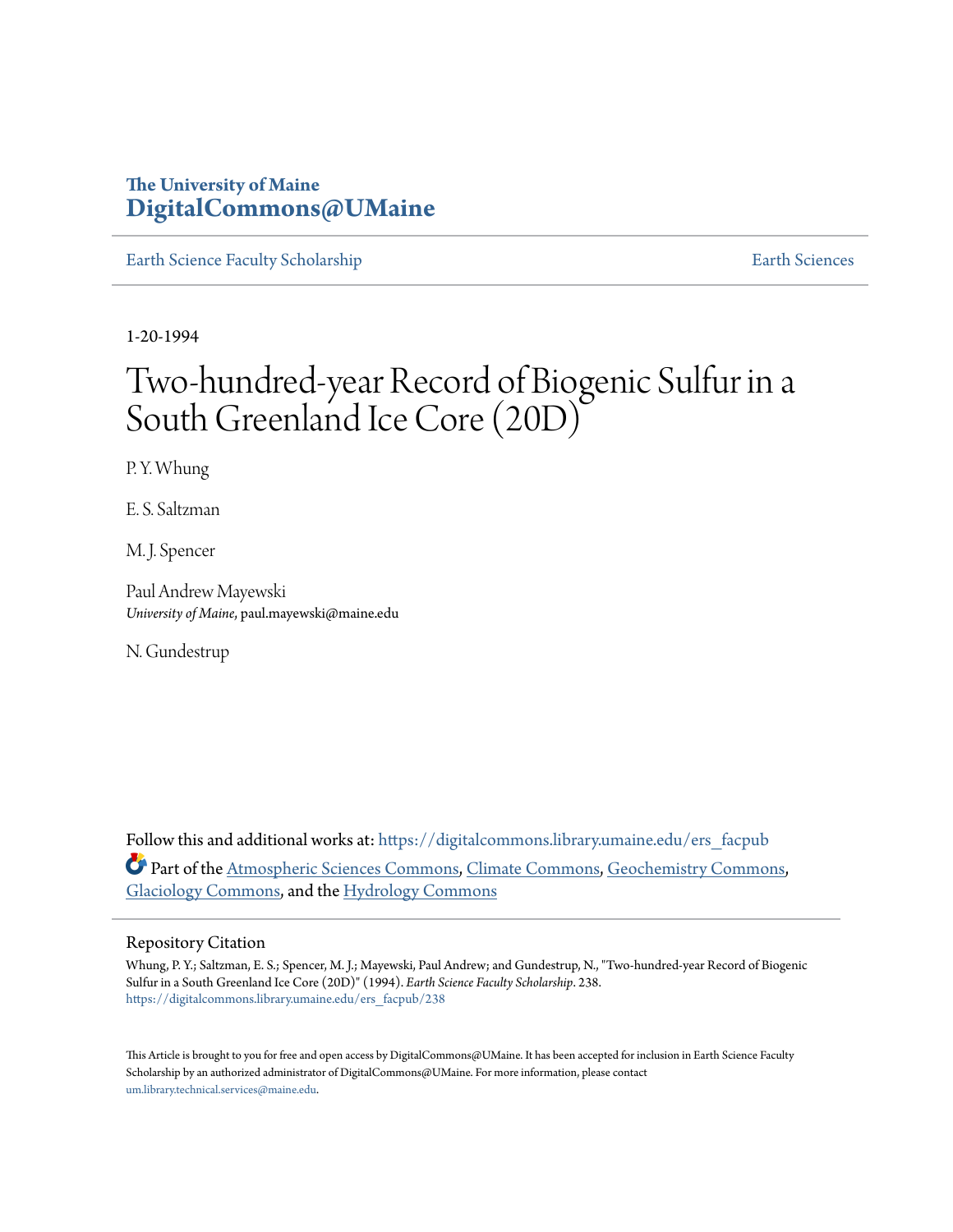# **Two-hundred-year record of biogenic sulfur in a south Greenland ice core (20D)**

## **P.-Y. Whung and E. S. Saltzman**

**Roscntiel School of Marine and Atmospheric Sciences, University of Miami, Florida** 

# **M. J. Spencer and P. A. Mayewski**

**Institute for the Study of Earth, Oceans, and Space, University of New Hampshire, Durham** 

#### **N. Gundestrup**

**Department of Geophysics, The Niels Bohr Institute, University of Copenhagen, Denmark** 

The concentration of methanesulfonic acid (MSA) was determined in a shallow south central **Greenland ice core (20D). This study provides a high-resolution record of the DMS-derived**  biogenic sulfur in Greenland precipitation over the past 200 years. The mean concentration of MSA is 3.30 ppb ( $\sigma$  = 2.38 ppb, n = 1134). The general trend of MSA is an increase from 3.01 **to 4.10 ppb between 1767 and 1900, followed by a steady decrease to 2.34 ppb at the present**  time. This trend is in marked contrast to that of non-sea-salt sulfate (nss  $SO_4^2$ ), which **increases dramatically after 1900 due to the input of anthropogenic sulfur. The MSA fraction**   $((MSA / (MSA + nss SO<sub>4</sub><sup>2</sup>)) * 100)$  ranges from a mean of 15% in preindustrial ice to less than 5% in recent ice. These MSA fractions suggest that approximately 15 to 40% of the sulfur in **recent Greenland ice is of biological origin. It is suggested that there is a significant lowlatitude component to the biogenic sulfur in the core and that variations in the MSA fraction reflect changes in the relative strengths of low- and high-latitude inputs. The data show no evidence for a strong dependence of dimethyl sulfide (DMS) emissions on sea surface temperature during the last century. There is also no indication that the yield of MSA from**  DMS oxidation has been altered by increased NO<sub>x</sub> levels over the North Atlantic during this **period.** 

#### **INTRODUCTION**

**Previous studies of Greenland ice have shown a threefold increase in non-sea-salt sulfate concentrations over preindustrial levels since 1900. This increase presumably reflects the increasing atmospheric sulfur burden due to industrialization in the northern hemisphere and its incorporation into polar snow [Herron and Langway, 1985; Neffel eta!., 1985; Mayewski et al., 1986]. In recent years it has been demonstrated that the oceanic source of reduced sulfur gases (principally dimethyl sulfide) constitutes the predominant flux of biogenic sulfur on a global basis [Andreae, 1990; Bates et al., 1992] and should be taken into account in regional assessments of atmospheric sulfur sources [Berresheim,** 

**Copyright 1994 by the American Geophysical Union.** 

**Paper number 93JD02732. 0148-0227/94/93JD-02732505.00**  **1987; Leck, 1989; Turner et aL, 1989; Andreae, 1990; Berresheim et al., 1990]. Greenland is located in a region of intense seasonal biological productivity, involving phytoplankton blooms of major dimethyl sulfide (DMS) producing species. Hence variations in the biogenic component of the atmospheric sulfur over Greenland could provide a major source of variability for the sulfate levels in Greenland snow and ice. This study is an**  attempt to investigate the distribution of methanesulfonate **(MSA) in a shallow ice core from south central Greenland in order to evaluate the importance of biogenic sulfur to the atmospheric sulfur budget of the Arctic and its variability over the last 200 years.** 

**Methanesulfonate is a product of the atmospheric oxidation of DMS. The concentration of MSA over the oceans has been demonstrated to have significant regional and seasonal variations relating, in general, to the patterns of oceanic productivity and sea surface DMS concentrations [Saltzman et al., 1983, 1986; Ayers et al., 1986, 1991; Burgermeister and Georgii, 1989]. Ayers et**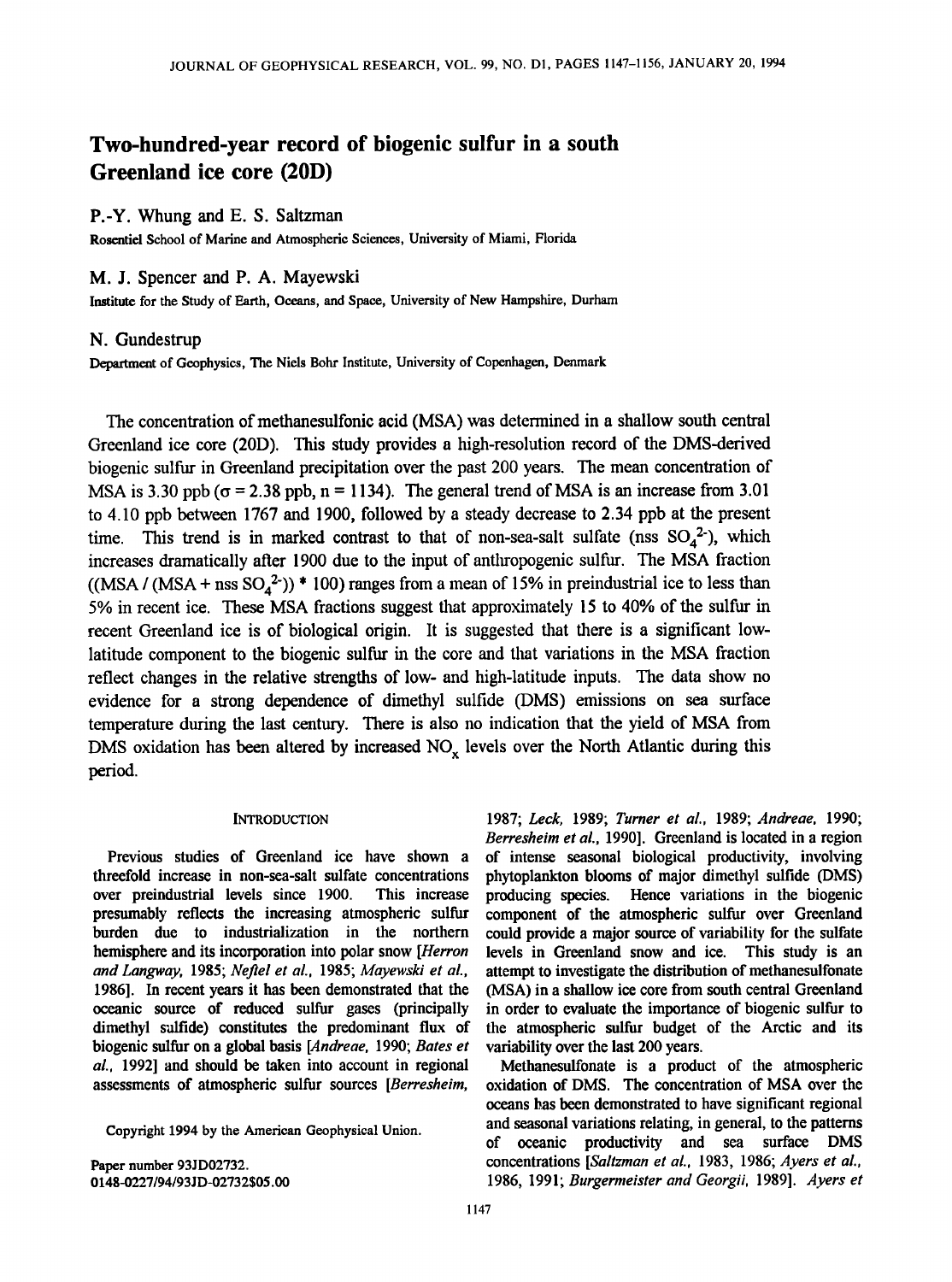**al. [1986] reported the presence and seasonality of MSA in a shallow Antarctic ice core. A recent study of the Vostok ice core [Legrand et al., 1991] has demonstrated a significant inverse correlation between ice core MSA and isotopic temperature over a complete glacial/interglacial cycle, confirming a trend observed previously in the Dome C core [Saigne and Legrand, 1987]. This study represents the first high-resolution record of MSA in the Greenland ice sheet.** 

#### **METHODS**

**The 20D site is located at an elevation of 2615 m in south central Greenland (65.01øN, 44.87øW). The 20D site is 40 km southwest from the Dye 3 site and the**  accumulation rates range from  $6.7$  to  $81$  g/cm<sup>2</sup>/vr  $(H<sub>2</sub>O)$ **eq.) with a mean value of 41 g/cm2/yr. The 20D ice core was recovered in 1984 using a 4" PICO electromechanical drill [Mayewski et al., 1986]. The 20D ice core hags a total length of 116 m and covers the period from 1767 to**  The firn/ice transition of the 20D core is at **approximately 52 m. Seasonal melting can occur at this site, and sporadic melt layers are present in the core. However, the average thickness of melt layers is less than 2 cm and they represent only a small fraction of the total length of the core. A total of 1134 sections were cut, represeming approximately eight samples per year. Major anions and cations were analyzed by the Glacier Research Group at the University of New Hampshire [Mayewski et al., 1986, 1990] and oxygen isotopes (del-180) were measured at the University of Copenhagen on the same samples. The 20D ice core was dated using del-180 and total 13-activity measurements from this core and another core located 4 km to the northeast. The accuracy of the**  dating is  $\pm 1$  year and the records of volcanic events were **assumed to occur on or very close to the years of eruption [Mayewski et al., 1986].** 

**Aliquots of these samples for MSA measurements were pipetted from remelted ice samples and were analyzed at the University of Miami. MSA concentrations were determined by chemically suppressed ion chromatography with AG4/AS4 columns and an AMMS membrane suppressor (Dionex Corporation, Sunnyvale, California). Samples were loaded by syringe onto a precolumn (Ion Pac), rather than a fixed sample loop, in order to allow variable volume injections and minimize the water depression during the run. A sample volume of 3 ml was used for most samples. The eluent and regenerant used were 3.75 mM NaOH (Mallinckrodt, 50% (W/W), 2**  ml/min), and 11.25 mM H<sub>2</sub>SO<sub>4</sub>, respectively. Before preparing the NaOH eluent, Milli-Q H<sub>2</sub>O was degassed **using 99.995 purified He to minimize the formation of**  Na<sub>2</sub>CO<sub>3</sub> due to the uptake of CO<sub>2</sub>. An AG8 or Aminopak **column was used before the injection valve in order to retain carbonate and other ionic impurities in the eluent during the run. Strongly retained anions in the samples, such as nitrate, sulfate, and carbonate, were eluted from the column using a strong (100 mM) NaOH eluent**  **between samples. Under our chromatographic conditions the retention time for MSA is approximately 15 min and it is well resolved from organic acids such as pymvate.**  The precision of the analysis is better than  $\pm 5\%$  (1 $\sigma$ ) at 1 **ppb. The detection limit of the method is a function of sample volume. For a 3-ml sample, the detection limit is approximately 0.15 ppb. A number of the ice core samples were analyzed by standard additions, in order to insure that there were no losses from self-elution through the precolumn. This is of particular concern for weakly retained anions such as MSA and with samples which may vary widely in ionic content, for example, in ice core**  samples with volcanic sulfate peaks. These tests indicated **quantitative trapping of MSA by the precolumn in all cases.** 

**Non-sea-salt sulfate (nss SO42') is calculated from the**  measured concentrations of  $SO_4^2$  and Na<sup>+</sup>, assuming that the sea-salt component has the  $Na^{+}/SO_{4}^{2}$  weight ratio of **seawater (0.2517). The uncertainty in each measurement**  is approximately  $\pm 5\%$  ( $1\sigma$ ). In this core the sea-salt component of the total sulfate has a mean of 8.7 $\pm$ 12.5%  $(n=1107)$ . The total uncertainty in the nss  $SO_4^2$  is **therefore of the order of**  $\pm 7\%$  **(** $1\sigma$ **).** 

**Previous studies of marine aerosols and precipitation**  have utilized the MSA/nss  $SO_4^2$ <sup>-</sup> ratio in order to examine **the relationship between these species and the origin of sulfur in marine air masses. A better measure of this relationship is the "MSA fraction," which we define as the**  ratio of MSA to the sum of MSA and nss  $SO_4^2$ <sup>2</sup>. The MSA/nss SO<sub>4</sub><sup>2</sup> ratio and the MSA fraction are essentially **equivalent at the low ratios typical of low-latitude marine air (2-10%). However, in the polar regions, MSA can make up a substantial fraction of the total sulfur (VI). In**  these cases the MSA/nss  $SO_4^2$  ratio becomes a highly **nonlinear function of the MSA fraction. For this reason we use the MSA fraction throughout this paper and recommend its use in future studies. The use of this term**  does not imply that MSA and nss  $SO_4^2$ <sup>-</sup> are necessarily **the only products formed from the oxidation of DMS in the atmosphere.** 

#### **RESULTS AND DISCUSSION**

**Depth profiles of MSA and non-sea-salt sulfate concentrations and the MSA fraction are shown in Figure 1. Smoothed depth profiles (shown as solid curves) are superimposed on the raw data. These were constructed using a 20-point (approximately 3 years) running average of the raw data.** 

**The mean concentration of MSA in the 20D ice core is 3.30+2.38 ppb (lc•, n=1134). The mean MSA concentration gradually increases from 3.01±1.58 ppb (1σ**  $n=45$ ) to  $4.10\pm1.99$  ppb  $(1\sigma, n=82)$  between 1767 and **1899 and decreases to almost a factor of 2 to a present-day**  value of  $2.34 \pm 1.63$  ppb  $(1\sigma, n=113)$  between 1964 and **1984. The MSA concentration ranges from 0.16 to 38.12 ppb in the 20D ice core. In contrast to the MSA record,**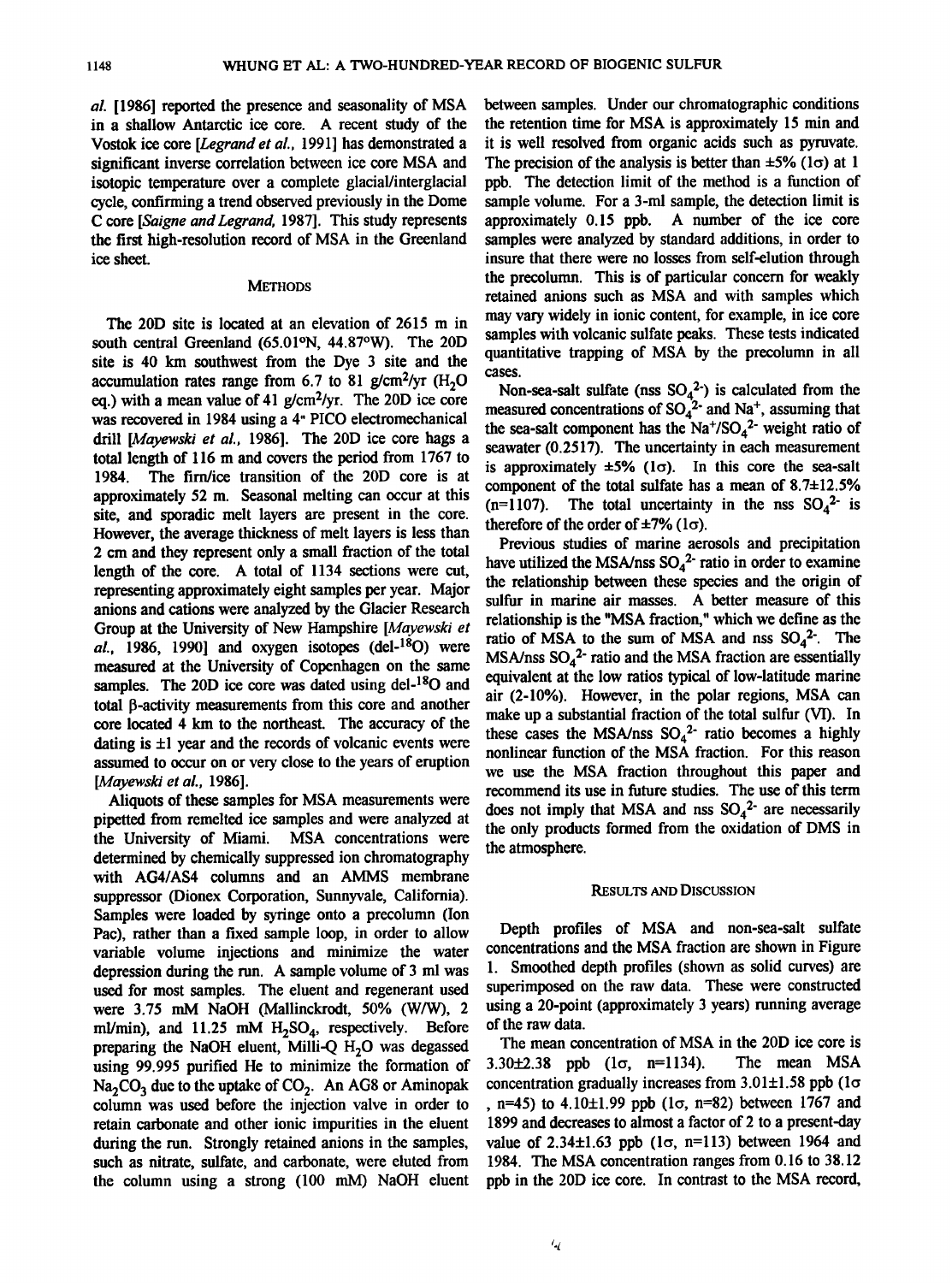

**Fig. 1. Depth profiles of methanesulfonic acid (MSA), nss SO42-, and MSA fractions in the 20D ice core. The dotted lines**  are the raw data of MSA, nss  $SO_4^2$ , and MSA fractions. The **solid curves were constructed using a 20-point (approximately 3 years) running average of the raw data.** 

the mean concentration of nss  $SO_4^2$ <sup>-</sup> has increased by a **factor of 3 since approximately 1900 (Figure 1). A sharp**  increase in nss  $SO_4^2$ - occurred between 1900 and 1910, **which has been attributed to an increase in volcanic emissions [Mayewski et al., 1986]. Because MSA is derived from biogenic dimethyl sulfide, the decreasing MSA concentrations after 1900 argue strongly against the** idea that the increase in nss  $SO_4^2$  levels since the **beginning Of the industrial period is due to biogenic sulfur sources.** 

**In terms of short-term variability there are pronounced MSA and nss**  $SO_4^2$  **cycles with a period of roughly 10 vears.** These cycles do not appear in other ionic These cycles do not appear in other ionic constituents such as C<sub>1</sub> and NO<sub>3</sub> and del-<sup>18</sup>O. The **amplitude of the MSA cycles varies with depth in the core, with the largest amplitudes in the deepest sections of the core. There appears to be a distinct decrease in the amplitude of these decadal MSA fluctuations at or near the beginning of the twentieth century. The amplitude of**  the 10-year cycles of nss  $SO_4^2$  remains more or less constant throughout the whole core. The origin of these **cycles is not known, but their frequency suggests that they may be related to climatic variations in the surface oceans. We have compared these records with the Arctic sea-ice extent and the North Atlantic Oscillation (NAO) records. The variability of the Arctic sea-ice extent over the period of 1953 and 1984 showed a 4- to 6-year cycle in the** 

**western Arctic and a decadal cycle in the eastern Arctic [Walsh and Johnson, 1979; Mysak and Manak, 1989]. The NAO phenomena have a frequency of about 7 to 8 years during the period of 1960-1980 [Rogers, 1984]. Although the approximately 10-year cycles of MSA and**  nss  $SO_4^2$ <sup>2</sup> are similar in frequency to those changes in sea**ice extent and the NAO phenomena, there is no obvious correlation between the amplitude of the MSA signal and the intensity of these events during the last century.** 

The mean MSA fraction over the whole core is 11.9<sup> $\pm$ </sup> 10.5 ( $1\sigma$ , n=1107). Prior to 1900 the MSA fraction **ranged from 0.3 to 71.5% with a mean of 15.8±11.1% (1σ , n=628). These variations occur with roughly a 10-year periodicity, primarily reflecting the short-term variability in MSA mentioned above. A step function decrease in MSA fraction occurred between 1900 and 1910. The mean value of MSA fraction dropped from 17.8+14.7% (1**   $\sigma$ , n=34) between 1900 and 1905 to 6.9 $\pm$ 4.8% (1 $\sigma$ , n=21) **between 1906 and 1910. After 1910 the ratio decreased**  steadily from 6.35±3.87% (1σ, n=53, 1910-1920) to a **present value of 3.75** $\pm$ **4.01% (1** $\sigma$ **, n=69, 1975-1984).** The amplitude of short-term variations decreased to amplitude of short-term variations approximately  $\pm 2\%$  between 1910 and 1984.

**On a timescale of years the variations of MSA do not**  follow those of nss  $SO_4^2$  over the length of the whole **core. The depth profiles of annual mean MSA and nss**   $SO<sub>A</sub><sup>2</sup>$  concentrations in the 20D ice core are shown in **Figure 2. One would expect to find a strong correlation**  between the variations of MSA and those of nss  $SO_4^2$ <sup>2</sup> **during the preindustrial period because the primary source origin of these two compounds is biogenic sulfur. The preindustrial record exhibits a very complex relationship between MSA and nss sulfate. Although there are brief periods of strong positive correlation, the preindustrial record as a whole does not exhibit a statistically significant correlation as shown by a cross-correlation analysis. The most striking example of correlation occurs during the two large MSA peaks between 1880 and 1890, which correspond to the last two of three large sulfate peaks. The first sulfate peak of this group (1875) has been identified as the Hekla volcanic eruption. The MSA record suggests that the latter two peaks are of biogenic**  rather than volcanic origin. **correlation between MSA and non-sea-salt sulfate in the preindustrial record can be interpreted in one of the following ways: (1) depositional and/or postdepositional factors influence the distributions of these compounds in the ice core, (2) the biogenic source of sulfur is not the dominant source of non-sea-salt sulfate in preindustrial ice, or (3) the biogenic source is characterized by widely varying MSA fractions.** 

**The concentrations of ionic constituents in precipitation can be strongly influenced by the precipitation rate. To evaluate the importance of changes in precipitation rate on MSA trends, we have calculated the depositional flux of MSA (in units of gS/cm2/yr) from the product of the MSA concentration and the annual snow accumulation**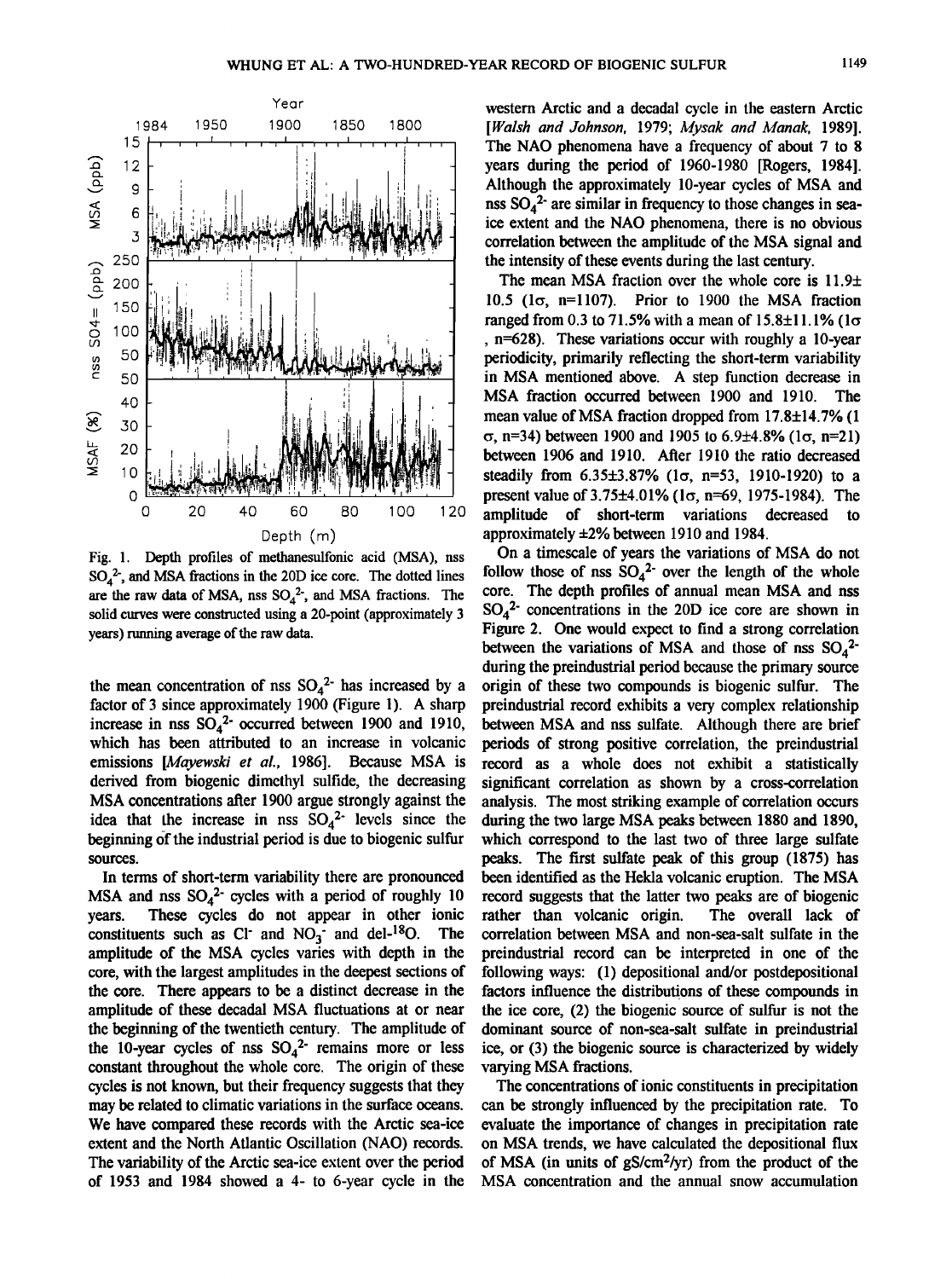

Fig. 2. Depth profiles of annual mean concentrations of MSA and nss SO<sub>4</sub><sup>2</sup> in the 20D ice core during (1) the **preindustrial period (prior to 1900) and (2) the industrial period (after 1900).** 



**Fig. 3. The depositional flux of MSA in the 20D ice core. The data plotted are constructed using 20-point running average of the raw MSA depositional fux data.** 

**rate (Figure 3). The snow accumulation rate as a function of time was obtained directly from the chronology of the**  core, which is in turn based on annual cycles of del-<sup>18</sup>O. **The depth profile of this flux is shown as a 20-point running average. Although the variations in MSA flux are dampened relative to those of MSA concentration, the overall trend is present. This result confirms that real changes in the deposition rate of MSA have occurred.** 

**The depositional flux of MSA and non-sea-salt sulfate**  in ice consists of two components: **deposition. One method which has been used to attempt to resolve these components is the relationship between the flux for an aerosol-borne species and the snow accumulation rate, based on the simple assumption that** 

$$
F_{MSA} = C_{MSA,air} * V_d + C_{MSA,air} * S_{MSA} * A_{H2O}
$$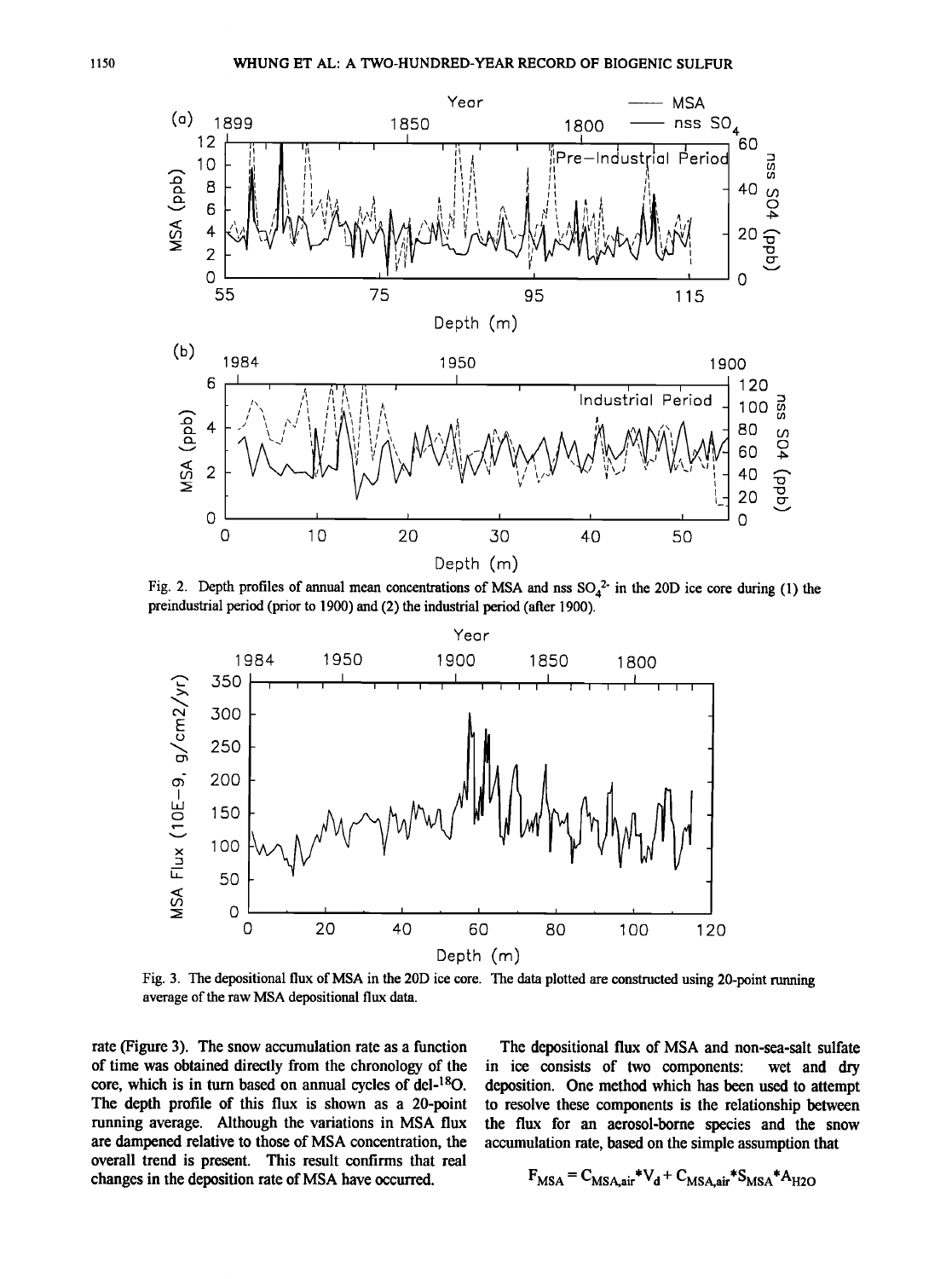where F<sub>MSA</sub> and A<sub>H2O</sub> are depositional flux of MSA and accumulation rate of water  $(g/cm^2$ /yr),  $C_{MSA, air}$  is the atmospheric concentration of MSA, V<sub>d</sub> is the deposition **velocity of MSA, and S is the dimensionless scavenging**  ratio for MSA (S<sub>MSA</sub>=C<sub>MSA,precip</sub>/C<sub>MSA,air</sub>, C<sub>MSA,precip</sub> is the MSA concentration in precipitation). Assuming that **atmospheric concentrations of aerosol-borne ionic species are not related to the snow accumulation rate and that**  both the dry deposition velocity and the scavenging ratios **are invariant with snow accumulation rate, we would**  expect to observe a straight line on a plot of total MSA **flux versus snow accumulation rate, with a slope of S and a y intercept equivalent to the dry deposition rate. Also inherent in this treatment is the assumption that postdepositional processes do not significantly modify the observed signals. For both MSA and non-sea-salt sulfate in the 20D ice core the y intercept is not significantly different from zero at 99% confidence (Figure 4a, 4b). This suggests that variations in alepositional processes may not play a dominant role in determining the MSA/nss**   $SO_4^2$ <sup>-</sup> ratios in this ice core. This conclusion is supported **by recent size distribution measurements of aerosol MSA and sulfate in central Greenland (Whung and Saltzman,**  unpublished data, 1993). Those measurements suggest

**that most (70%) of the MSA, like sulfate, resides on**  particles less than 2.4  $\mu$ m diameter. Further work is **needed to characterize the alepositional characteristics of these aerosols under field conditions.** 

**The relationship between MSA and sodium was examined to further assess the possibility that the alepositional characteristics of MSA might be significantly**  different from those of non-sea-salt sulfate. **concentrations remained relatively constant at 20D over the last 200 years (Figure 5), with a mean concentration of**  $10.5\pm16.1$  ppb  $(1\sigma, n=1142)$ . Several sodium peaks of **approximately 10 years in duration occur; however, none of these correspond to peaks in MSA. Sodium and MSA**  are not significantly correlated in the core  $(R = 0.032, n =$ **1134). These results suggest that the deposition of MSA is not related to the abundance of sea-salt and that stormrelated transport patterns which are important for sodium [Davidson et al., 1985] are probably not a major source of MSA.** 

**Radiative transfer calculations suggest that tropospheric sulfate aerosols are a significant component of the planetary albedo [Shaw, 1983; Charlson et al., 1987,**  Solar radiation can be affected directly and **indirectly by sulfate aerosols. This raises the possibility** 



Fig. 4. The relationship between annual depositional flux of MSA and nss SO<sub>4</sub><sup>2</sup> and snow accumulation rate (H<sub>2</sub>Oeq). (a) Annual mean flux of MSA ( $g/cm<sup>2</sup>/yr$ ) versus H<sub>2</sub>O accumulation rate ( $g/cm<sup>2</sup>/yr$ ). (b) Annual mean flux of nss  $SO_4^2$ <sup>-</sup> (g/cm<sup>2</sup>/yr) versus  $H_2O$  in the 20D ice core. The solid curves represent the first-order regressions **with 99% confidence intervals.**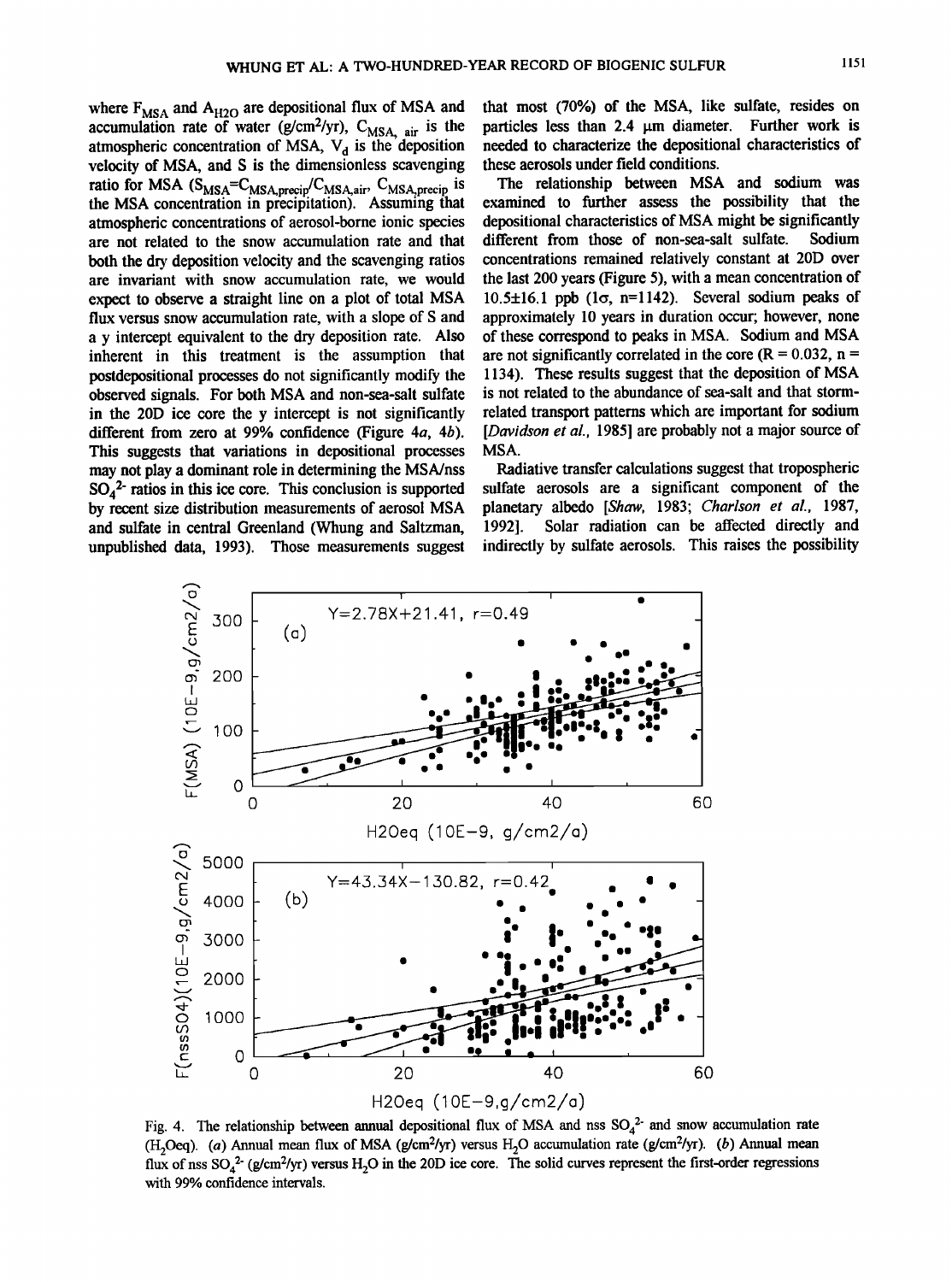**that the biogenic sulfur cycle may provide a feedback loop for climate control; i.e., changes in temperature may affect**  the sea-to-air flux of DMS and vice versa [Shaw, 1983; **Charlson et al., 1987]. A comparison of the MSA record**  with that of del-<sup>18</sup>O (Figure 5) shows that there is no **obvious correlation between local climate at the core site**  and MSA. However, the intercomparison of a 5-year **running average of MSA anomalies (the difference** 



Fig. 5. Depth profiles of NO<sub>3</sub><sup>-</sup>, Na<sup>+</sup>, MSA, and del-<sup>18</sup>O in the 20D ice core. The dotted lines are raw data for  $NO_3^-$ ,  $Na^+$ , MSA, and del-<sup>18</sup>O. The solid lines are data which were **constructed using 20-point running averages of the raw data.** 

**between the MSA concentration and the mean MSA concentration) [Whung, 1991] with that of the North Atlantic sea surface temperature for the period between 1850 and 1984 [Jones et al., 1986; Wu et al., 1990] (Figure 6) shows a negative correlation.** 

The steady decrease in MSA after 1900 raises the **question of whether the onset of pollution over the North Atlantic may have altered the branching ratio of MSA and non-sea-salt sulfate during the oxidation of DMS. There are two potential mechanisms by which this could occur.**  First, increasing NO<sub>x</sub> levels could interact with gas phase intermediate sulfur radicals produced during oxidation of **DMS by OH. It has been demonstrated in laboratory work**  that the presence of NO<sub>x</sub> can alter the product distribution of DMS oxidation by the formation of CH<sub>3</sub>SNO and possibly other adducts [Hatakeyama and Akimoto, 1983; **Niki et al., 1983; Grosjean, 1984; Wallington et ai., 1986; Barnes et al., 1988; Daykin and Wine, 1990]. However, the rates of adduct formation are sufficiently slow that at**  ambient levels of NO<sub>x</sub>, even today, oxygen addition **should dominate. The second mechanism is oxidation of**  DMS by the nitrate radical  $(NO_3)$  which is formed from the reaction of NO<sub>2</sub> with ozone [Tyndall and Ravishankara, 1989]. The levels of NO<sub>2</sub> and O<sub>3</sub> have **probably increased over the North Atlantic during this century. Although the product distribution of the reaction of DMS with the nitrate radical is not fully known, the**  production of HNO<sub>3</sub> has been observed in laboratory **studies, suggesting that H abstraction is the major pathway [Jensen et al., 1991]. The abstraction pathway is thought to be responsible for the production of sulfur dioxide or sulfate, rather than MSA. In polar regions the role of nitrate radical as an oxidant of DMS is probably minimal, because the nitrate radical is photolyzed rapidly during the polar summer when DMS emissions are at a maximum. However, nighttime oxidation of DMS via the** 



Fig. 6. Intercomparison of anomalies of surface air temperature and MSA (20D ice core record) between 1850 and **1984. The MSA and surface air temperature anomalies are calculated from the differences of the raw data and the mean. Plotted temperature and MSA data were a 5-year nmning average of the raw data.**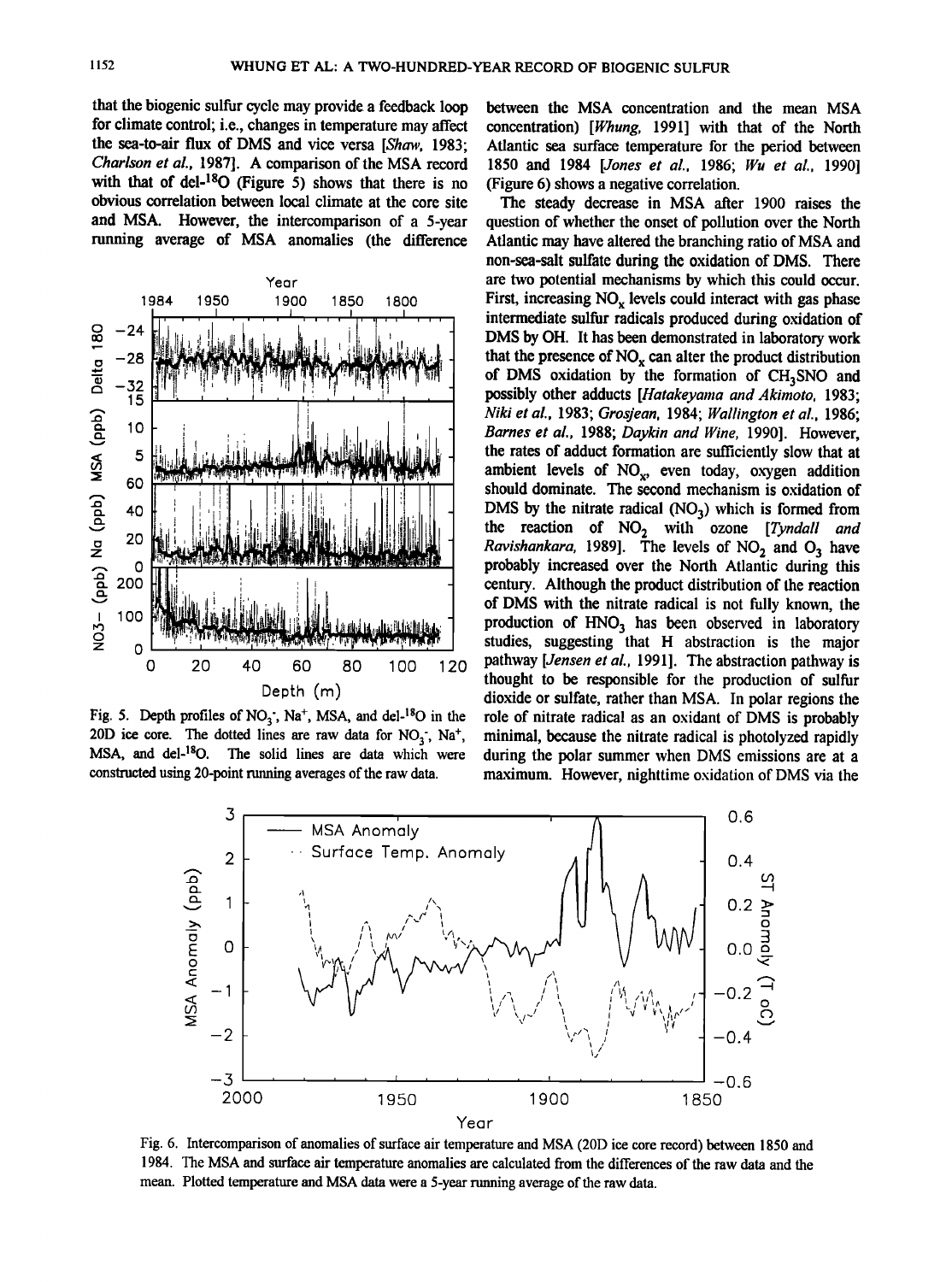**nitrate radical may be significant at lower latitudes during both the summer and the winter under polluted conditions [/ltkinson et al., 1984; Winer et al., 1984; Andreae et al., 1985].** 

**In the 20D ice core we can compare the MSA and nitrate ion records for evidence of the influence of NO<sub>y</sub> on the atmospheric sulfur cycle. Nitrate ion is the principle**  sink for atmospheric NO<sub>v</sub> and the ice core nitrate record at 20D closely reflects the historical inventory of NO<sub>x</sub> emissions for the North Atlantic *[Dignon and Hameed,* **1988; Mayewski et al., 1990]. As shown in Figure 5, nitrate concentrations increased slowly over preindustrial levels between 1900 and 1960, then rapidly after 1960.**  The mean nitrate concentration increased from 87.1 $\pm$ 41.7 **ppb** ( $1\sigma$ ,  $n=34$ , 1960-1965) to 128.6 $\pm$ 71.8 ppb ( $1\sigma$ ,  $n=32$ , 1980-1984). However, the MSA record shows no However, the MSA record shows no corresponding change after 1960, suggesting that NO<sub>v</sub> **levels are not a major factor determining the MSA yield from DM\$ oxidation.** 

## **IMPLICATIONS FOR THE ORIGIN OF SULFUR IN THE GREENLAND ICE SHEET**

**The depth profiles of MSA and non-sea-salt sulfate in the 20D ice core have several implications for the origin of sulfur in the Greenland ice sheet. The MSA fraction prior to 1900 in 20D is lower than the expected mean value of 30% in high-latitude marine boundary aerosols**  and exhibits larger variation than anticipated if a uniform **biogenic source predominated over other sources. We suggest that both of these observations may be related to the latitudinal distribution of the DMS source. In modern marine boundary layer aerosols the MSA fraction is a**  **strong function of latitude, with higher fractions at higher latitudes (Figure 7). This effect has been attributed to the temperature dependence of the reaction pathways of DMS oxidation [Hynes et al., 1986; Berresheim, 1987]. Because the mean MSA fraction in low-latitude and highlatitude regions is 5% and 30%, respectively, the mean preindustrial MSA fraction of**  $15.8\pm11.1\%$  **(** $1\sigma$ **,**  $n=628$ **) observed in 20D ice suggests that low- and high-latitude sources contribute in roughly equal proportions to the precipitation chemistry of this region. It is interesting to note that Johnsen et al. [1989] reached similar conclusions regarding the importance of the low-latitude oceans as water vapor source regions for the Greenland**  The variability of the preindustrial MSA **fraction in the ice core could reflect temporal variations in: (1) the sea-to-air flux of DMS from high- and lowlatitude source regions or (2) the efficiency of atmospheric transport from these regions to the site.** 

**This interpretation of the MSA fraction inherently assumes that preindustrial non-sea-salt sulfate is predominantly of marine origin. Other potential sources include terrestrial biogenic sulfur gas emissions (other than DMS), terrestrial dust, and volcanic sulfate. Bates et al. [1992] estimate that the biogenic sulfur gas emissions from the continents totals less than 5% of the oceanic source, even in the northern hemisphere, so this source is insignificant. The contribution of aeolian dust to the atmospheric sulfate burden is also thought to be small. Much of the sulfate associated with dust transport events**  over tropical North Atlantic appears to be of pollutant origin [Savoie et al., 1989]. The volcanic source is origin [Savoie et al., 1989]. **potentially more important. Bates et al. [1992] estimated that volcanic sulfur emissions are roughly equal to oceanic** 



**Fig. 7. Latitudinal variations in the mean MSA fraction in marine aerosols. The vertical bars at all sites are the standard deviations for the means. Miami, Midway, and Mace Head stations may include some influence of anthropogenic sulfate. The data from these sites represent the lower limit of the MSA fraction of the biogenic sulfur component. The locations are American Samoa (AS), Cape Grim (CG), Drake Passage (DP), Fanning (F), Mawson (Ma), Mace Head (MH), Miami (Mi), Midway (Md), New Caledonia (NC), and Norfolk (N). The mean**  MSA fraction and the standard deviations for the mean in the 20D ice core is also shown in this figure [Saltzman et **al., 1983, 1986; Pszenny et al., 1989; Ayers et al., 1991; Saltzman and Whung, 1991; Whung, 1991; Savoie et al., 1992; Prospero et al., unpublished data, 1992].**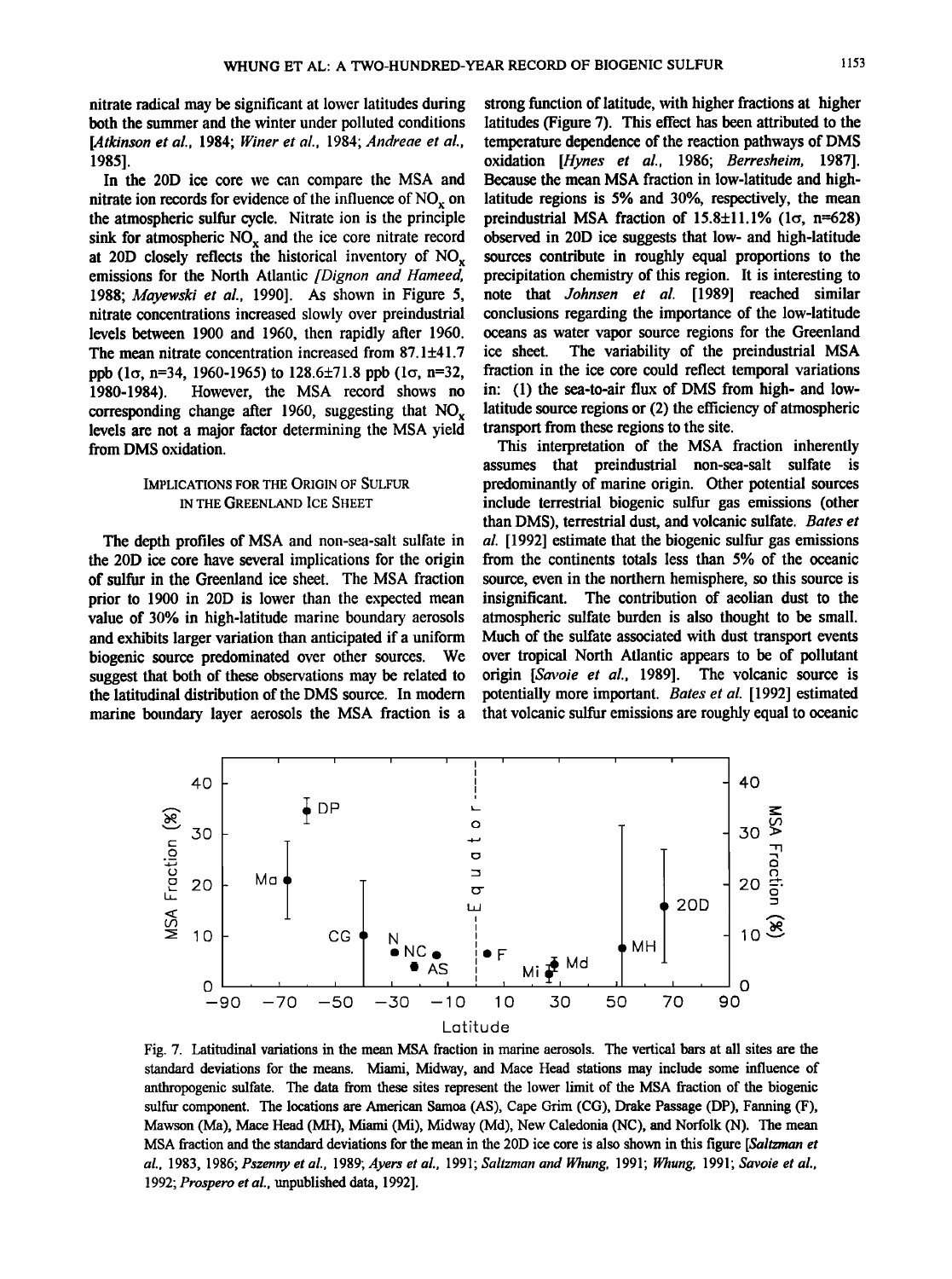**emissions in the northern hemisphere, although there is considerable uncertainty in the estimates. Mayewski et al. [1986] estimated that erupting volcanic sulfate contained in the preindustrial 20D record comprises less than 10% of the total sulfate. We have used the MSA data to refine this calculation, as follows. A t test was used to identify years which were significantly different from the mean**  nss SO<sub>4</sub><sup>2</sup> concentrations and MSA fractions at the 99% **confidence interval. The years identified were 1783, 1800, 1815, 1835, 1845, and 1875, corresponding to known eruptions of Laki (1783), Mount St. Helens (1800), Tambora (1815), Coseguina (1835), Hekla (1845), and Askja (1875). Removing these years from the data set**  gives a preindustrial MSA fraction of  $16.1 \pm 11.4\%$  ( $1\sigma$ , n=587), suggesting that eruptive volcanism has had a **minor effect on non-sea-salt sulfate concentrations in the**  ice core. *Berresheim and Jaeschke* [1983] estimated that averaged noneruptive emissions may contribute averaged noneruptive approximately 10 times as much  $SO<sub>2</sub>$  to the atmosphere **than eruptive emissions over the period of 1961 and 1979. They suggested that on a global basis the volcanic sulfur emission could make up to 7% of the total sulfur flux. In contrast, Stoiber et al. [1987] estimated that noneruptive volcanic emissions are roughly 61% of eruptive sulfate emissions. If we remove years with known volcanic**  eruptions and estimated noneruptive volcanic SO<sub>2</sub> from **the total surfate and, calculate the preindustrial MSA fraction in the 20D ice core, we obtain a mean value of 16.7+11.8% (lc•, n=587, based on Berresheim and daeschke [1983]) and 16.1+11.4% (lo, n=587, based on Stoiber et al. [1987]). Thus including the noneruptive volcanic emissions has only a minor effect on the preindustfial MSA fraction. However, there is a lot of uncertainty in the estimation of noneruptive volcanism and currently there is no way to independently estimate the input of noneruptive volcanism from the ice core.** 

**If we assume that the preindustrial MSA fraction represents the natural sulfur source to the Greenland ice sheet and that this value remained constant during the industrial period, we can estimate the impact of anthropogenic sulfate inputs on the region during the last century. Using the MSA fraction of 16% to characterize the natural sulfur input to the ice core, we calculate that anthropogenic sulfur contributed 50% of the total sulfur around 1890 and increased to 80% of the total sulfur at present. Taking into account the full range of variability**  in preindustrial MSA fractions (10% to 25%), we estimate **that approximately 60% to 85% of the total sulfur deposited at 20D over the last 20 years was derived from anthropogenic sources.** 

**Different strategies for evaluating the importance of various sulfur sources give similar results. Langner and Rodhe [ 1991] used a three-dimensional transport model to**  calculate latitudinal variations of total sulfur (DMS,  $SO_2$ , and  $SO_4^2$ ) and natural sulfur (DMS). Their results and  $SO_4^2$ <sup>-</sup>) and natural sulfur (DMS). **suggested that anthropogenic sulfate concentration is approximately 81% of the total sulfate in the northern** 

**hemisphere. Charlson et al. [1991] calculated the global distribution of the sulfate aerosol column burden and estimated that at least 66% of the total sulfate over the North Atlantic originated from anthropogenic emissions. At the present time the anthropogenic sulfate input dominates the sulfur budget in the Arctic.** 

Acknowledgments. This research was supported by National **Science Foundation grants DPP-8700360 and DPP-8822600. Financial support was also received from grants EPA/NCSU-APP-03306 and EPRIRP23333-3.** 

#### **REFERENCES**

- **Andreae, M. 0., Ocean-atmosphere interactions in the global**  biogeochemical sulfur cycle, Mar. Chem., 30, 1-29, 1990.
- **Andreae, M. O., R. J. Ferek, F. Bermond, K. P. Byrd, R. T. Engstrom, S. Hardin, P. D. Houmere, F. LeMarrec, H. Raemdonck, and R. B. Chatfield, Dimethyl sulfide in the marine atmosphere, `/. Geophys. Res., 90, 12,891-12,900, 1985.**
- **Atkinson, R., J. N. Pitts, Jr., and S. M. Aschmann, Tropospheric**  reactions of dimethyl sulfide with NO<sub>3</sub> and OH radicals, *J*. **Phys. Chern., 88, 1584-1587, 1984.**
- **Ayers, G. P., J.P. Ivey, and H. S. Goodman, Sulfate and methanesulfonate inthe maritime aerosol at Cape Grim, Tasmania,,/. Atmos. Chem., 4, 173-185, 1986.**
- **Ayers, G. P., J.P. Ivey, and R. W. Gillett, Coherence between seasonal cycles of dimethyl sulphide, methanesulphonate in marine air, Nature, 349, 404-406, 1991.**
- **Barnes, I., V. Bastian, and K. H. Becker, Kinetics and mechanisms of the reaction of OH radicals with dimethyl**  sulfide, *Int. J. Chem. Kinet., 20*, 415-431, 1988.
- **Bates, T. S., B. K. Lamb, A. Guenther, J. Dignon, and R. E. Stoiber, Sulfur emissions to the atmosphere from natural sources,,/. Atmos. Chem., 14, 315-337, 1992.**
- **Berresheim, H., Biogenic sulfur emissions from the subantarctic**  and Antarctic oceans, *J. Geophys. Res.*, 92, 13,245-13,262, **1987.**
- **Berresheim, H., and W. Jaeschke, The contribution of volcanoes**  to the global atmospheric sulfur budget, *J. Geophys. Res.*, 88, **3732-3740, 1983.**
- **Berresheim, H., M. O. Andreae, G. P. Ayers, R. W. Gillett, J. T. Merrill, V. J. Davis, and W. L. Chameides, Airborne**  measurements of dimethylsulfide, sulfur dioxide, and aerosol ions over the Southern Ocean south of Australia, J. Atmos. **Chem., 10, 341-370, 1990.**
- **Burgermeister, S., and H.-W. Georgii, Distribution of methanesulfonate, nss-sulfate and dimethylsulfide over the**  Atlantic and the North Sea, *J. Atmos. Environ.*, 10, 341-370, **1989.**
- **Charlson, R. J., J. E. Lovelock, M. O. Andreae, and S. G. Warren, Oceanic phytoplankton, atmospheric sulphur, cloud albedo and climate, Nature, 326, 655-661, 1987.**
- **Charlson, R. J., J. Langner, H. Rodhe, C. B. Levy, and S. G. Warren, Perturbation of the northern hemisphere radiative balance by backscattering from anthropogenic sulfate aerosols, l•llus, 43(AB), 152-163, 1991.**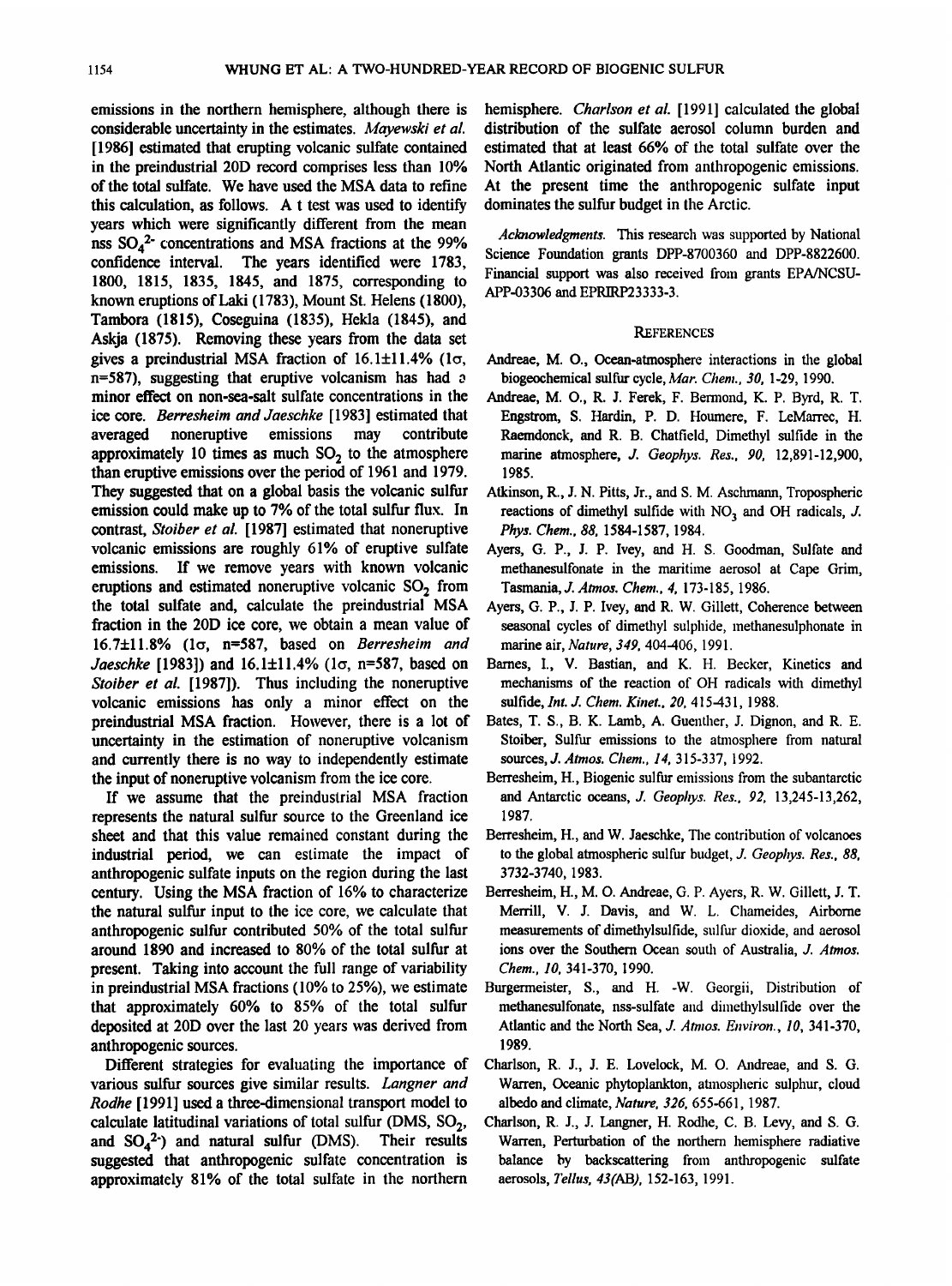- **Charlson, R. J., S. E. Schwartz, J. M. Hales, R. D. Cess, J. A. Coakley, Jr., J. E. Hansen, and D. J. Hofmann, Climate forcing by anthropogenic aerosols, Science. 255. 423-430, 1992.**
- **Davidson, C. I., S. Santhanam, R. C. Fortmann, and M.P. Olson, Atmospheric transport and deposition of trace elements onto the Greenland ice sheet, Atmos. Environ.. 19. 2065-2081, 1985.**
- Daykin, E. P., and P. H. Wine, A study of the reactions of NO<sub>3</sub> **radicals with organic sulfides: Reactivity trend at 298 K, lnt. J. Chem. Kinet.. 22, 1083-1094, 1990.**
- Dignon, J., and S. Hameed, Global emissions of nitrogen and **sulfur oxides from 1960 to 1980, Air Pollut. Control Assoc. J., 39. 153, 1988.**
- **Crrosjean, D., Photooxidation of methyl sulfide, ethyl sulfide, and methanethiol, Environ. Sci. Technol.. 18. 460-468, 1984.**
- **Hatakeyama, S., and H. Akimoto, Reactions of OH radicals with methanethiol, dimethyl sulfide and dimethyl disulfide in air, J. Phys. Chem., 87. 2387-2395, 1983.**
- **Herron, M. M., and C. C. Langway, Jr., Chloride, nitrate, and sulfate in the Dye 3 and Camp Century, Greenland ice cores,**  in Greenland Ice Core: Geophysics, Geochemistry, and the **Environment, edited by C. C. Langway, Jr., H. Oeschger, and W. Dansgaard, AGU, Washington, DC, 1985.**
- Hynes, A. J., P. H. Wine, and D. H. Semmes, Kinetics and **mechanism of OH reactions with organic sulfides, J. Phys. Chem., 90, 41484156, 1986.**
- **Jensen, N. R., J. Hjorth, C. Lohse, H. Skov, and G. Restelli,**  Products and mechanism of the reaction between NO<sub>3</sub> and **dimethylsulphide in air, Atmos. Environ.. 25. 1897-1904, 1991.**
- **Johnsen, S. J., W. Dansgaard, and J. W. C. White, The origin of**  Arctic precipitation under present and glacial conditions, **Tellus. 41(B), 452-468, 1989.**
- **Jones, P. D., T. M. L., Wigley, and P. B. Wright, Global temperature variations between 1861 and 1984, Nature. 322. 430-434, 1986.**
- Langner, J., and H. Rodhe, A global three-dimensional model of **the tropospheric sulfur cycle, J. Atmos. Chem., 13. 225-263, 1991.**
- **Leck, C., Do marine phytoplankton contribute to the atmospheric sulfur balance of northern Europe?, thesis, Univ. of Stockholm, Sweden, 1989.**
- Legrand, M., C. Feniet-Saigne, E. S. Saltzman, C. Germain, N. **I. Barkov, and V. N. Petrov, Ice-core record of oceanic emissions of dimethylsulphide during the last climate cycle, Nature. 350, 144-146, 1991.**
- **Mayewski, P. A., W. B. Lyons, M. J. Spencer, M. Twickler, W. Dansgaard, B. Koci, C. I. Davidson, and R. E. Honrath,**  Sulfate and nitrate concentrations from a South Greenland ice **core, Science, 232. 975-977, 1986.**
- **Mayewski, P. A., W. B. Lyons, M. J. Spencer, M. S. Twickler,**  C. F. Buck, and S. Whitlow, An ice-core record of **atmospheric response to anthropogenic sulphate and nitrate, Nature, 346, 554-556, 1990.**
- **Mysak, L. A., and D. K. Manak, Arctic sea-ice extent and anomalies, 1953-1984, Atmos. Ocean, 27. 376-405, 1989.**
- Neftel, A., J. Beer, H. Oeschger, F. Zurcher, and R. C. Finkel, **Sulphate and nitrate concentration in snow from South Greenland 1895-1978, Nature. 314. 611-613, 1985.**
- **Niki, H., P. D. Maker, C. M. Savage, and L. P. Breitenback,**  Spectroscopic and photochemical properties of CH<sub>3</sub>SNO, *J.* **Phys. Chem., 87, 7-9, 1983.**
- **Pszenny, A. A. P., A. J. Castelie, R. A. Duce, and J. N. Galloway, A study of the sulfur cycle in the Antarctic marine boundary layer, J. Geophys. Res.. 94, 9818-9830, 1989.**
- **Rogers, J. C., The association between the North Atlantic Oscillation and the Southern Oscillation in the Northern**
- Hemisphere, *Mon. Weather Rev., 112,* 1999-2015, 1984.<br>Saigne, C., and M. Legrand, Measurements Measurements of **methanesulphonic aid in Antarctic ice, Nature, 330. 240-242, 1987.**
- **Saltzman, E. S., D. L. Savoie, R. G. Zika, and J. M. Prospero,**  Methanesulfonic acid in the marine atmosphere, *J. Geophys.* **Res., 88, 10,897-10,902, 1983.**
- **Saltzman, E. S., D. L. Savoie, J. M. Prospero, and R. G. Zika, Methanesulfonic acid and non-sea-salt sulfate in Pacific air: Regional and seasonal variations, J. Atmos. Chem.. 4, 227- 240, 1986.**
- **Saltzman, E. S., and P. -Y. Whung, Methanesulfonate in the GISP2 ice core (Summit, Greenland): 700 A.D. to present, Eos, 72, 65, 1991.**
- **Savoie, D. L., J. M. Prospero, and E. S. Saltzman, Non-sea-salt sulfate and nitrate in trade wind aerosols at Barbados: Evidence for long-range transport, J. Geophys. Res.. 94. 5069- 5080, 1989.**
- **Savoie, D. L., J. M. Prospero, R. J. Larsen, and E. S. Saltzman, Nitrogen and sulfur species in aerosols at Mawson, Antarctica, and their relationship to natural radionuclides, J. Atmos. Chem.. 14, 181-204, 1992.**
- Shaw, G. E., Bio-controlled thermostasis involving the sulfur **cycle, Clim. Change, 5. 297-303, 1983.**
- **Stoiber, R. E., S. N. Williams, and B. Hueber, Annual contribution of sulfur dioxide to the atmosphere by volcanoes, J. Volcanol. Geotherm. Res., 33. 1-8, 1987.**
- **Turner, \$. M., G. Malin, and P.S. Liss, Dimethyl sulfide and (dimethylsulfonio)propionate in European coastal and shelf**  waters, in Biogenic Sulfur in the Environment, edited by E. S. Saltzman, and W. J. Cooper, ACS Symp. Ser. 393, chap. 12, **ACS, Washington, DC, 450-458, 1989.**
- **Tyndall, G. S., mid A. R. Ravishankara, Atmospheric reactions**  of CH<sub>3</sub>S radical, in Biogenic Sulfur in the Environment, edited by E. S. Saltzman, and W. J. Cooper, ACS Symp. Ser. **393, chapter 27, ACS, Washington, DC, 450-458, 1989.**
- **Wallington, T. J., R. Atkinson, A.M. Winer, and J. N. Pitts, Jr.,**  Absolute rate constants for the gas phase reactions of the NO<sub>3</sub> radical with CH<sub>3</sub>SH, CH<sub>3</sub>SCH<sub>3</sub>, CH<sub>3</sub>SSCH<sub>3</sub>, H<sub>2</sub>S, SO<sub>2</sub> and CH<sub>3</sub>OCH<sub>3</sub> over the temperature range 280-350 K, J. Phys. **Chem., 90. 5393-5396, 1986.**
- **Walsh, J. E., and C. M. Johnson, Am analysis of Arctic sea ice fluctuations, J.Phys. Oceanogr., 9, 580-591, 1979.**
- Whung, P. -Y., A study of methanesulfonic acid in ice cores, **thesis, Univ. of Miami, Fla., 1991.**
- **Winer, A.M., R. Atkinson, and J. N. Pitts, Jr., Gaseous nitrate**